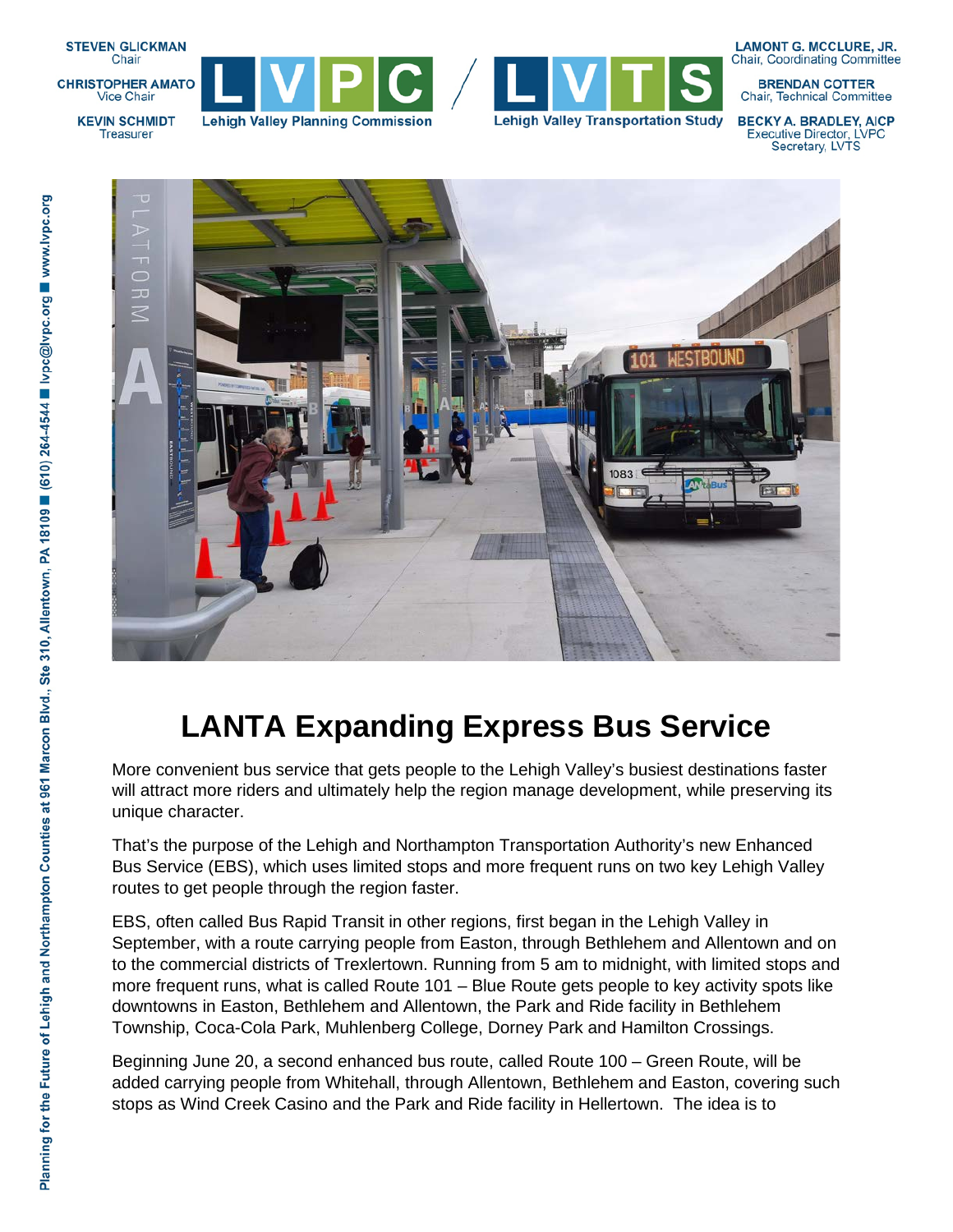increase service and speed to the places most used by people for work, shopping and recreation.

"EBS provides fast, frequent and comfortable transit services along a dedicated transit corridor," said LANTA Executive Director Owen O'Neil. "This provides most of the features expected by both frequent and casual mass transit riders, without the expensive cost of rail."

EBS has been a long time coming. LANTA first completed a study into the building an EBS system in 2014.

LANTA's EBS is starting small, with plans to grow in speed, frequency and eventually routes and comfort, O'Neil said. For now, the Easton to Trexlertown route is once per hour, but with the addition of Route 100 – Green Route in June, stops in the most heavily used areas through Allentown and Bethlehem will get buses as often as every 15 minutes. The extra speed comes from making fewer stops – every four blocks, rather than every block, for example. LANTA also plans to establish these fewer stops as station type stops with larger shelters, improved signage and possible ticket machines. And the Easton to Trexlertown route will expand again in September, to 24-hour service, enabling use by workers on overnight shifts.

But future design and technology enhancements – as ridership grows -- will add even more speed. Those could include traffic signals that sense a bus is coming, and automatically adjust the timing to make sure it gets a green light, and sidewalk bump-outs that help keep the bus in the travel lane while passengers board, preventing time-consuming pulling off and into traffic.

Adding fare machines that allow swiping or tapping, rather than feeding cash, would also get the passenger seated and the bus moving more quickly.

Those could happen relatively inexpensively and quickly, O'Neil said. In the longer-term – and for a lot more cost -- bus lanes could be added on some routes, giving transit unimpeded passage through some sections of the region.

And all of this is about a lot more than getting people from point A to point B more easily.

"A viable and convenient transit network will reduce congestion, give people other transportation options and support directing growth to the development areas," said LVPC Executive Director Becky Bradley. "Ultimately, that will help us preserve the farmland and open space that help define our identity. This concept, and transit's role in it, is at the heart of *FutureLV: The Regional Plan*."

The EBS service comes at a time when LANTA is recovering from drastic ridership losses brought on by the COVID-19 Pandemic. Almost overnight, LANTA users dropped from roughly 16,000 passengers a day to under 4,000 in March of 2020. With more work-from-home options and businesses moving to more online sales, LANTA is now edging back to 11,000 a day – and growing, O'Neil said.

Bus Rapid Transit type systems are in growing use in regions with clearly defined work, shopping and living areas that have enough population to support it. Comparable areas using it include Albany, NY, Battle Creek, MI and Richmond, VA, O'Neil said

The overall goal is a transit system that is used even by people who own cars.